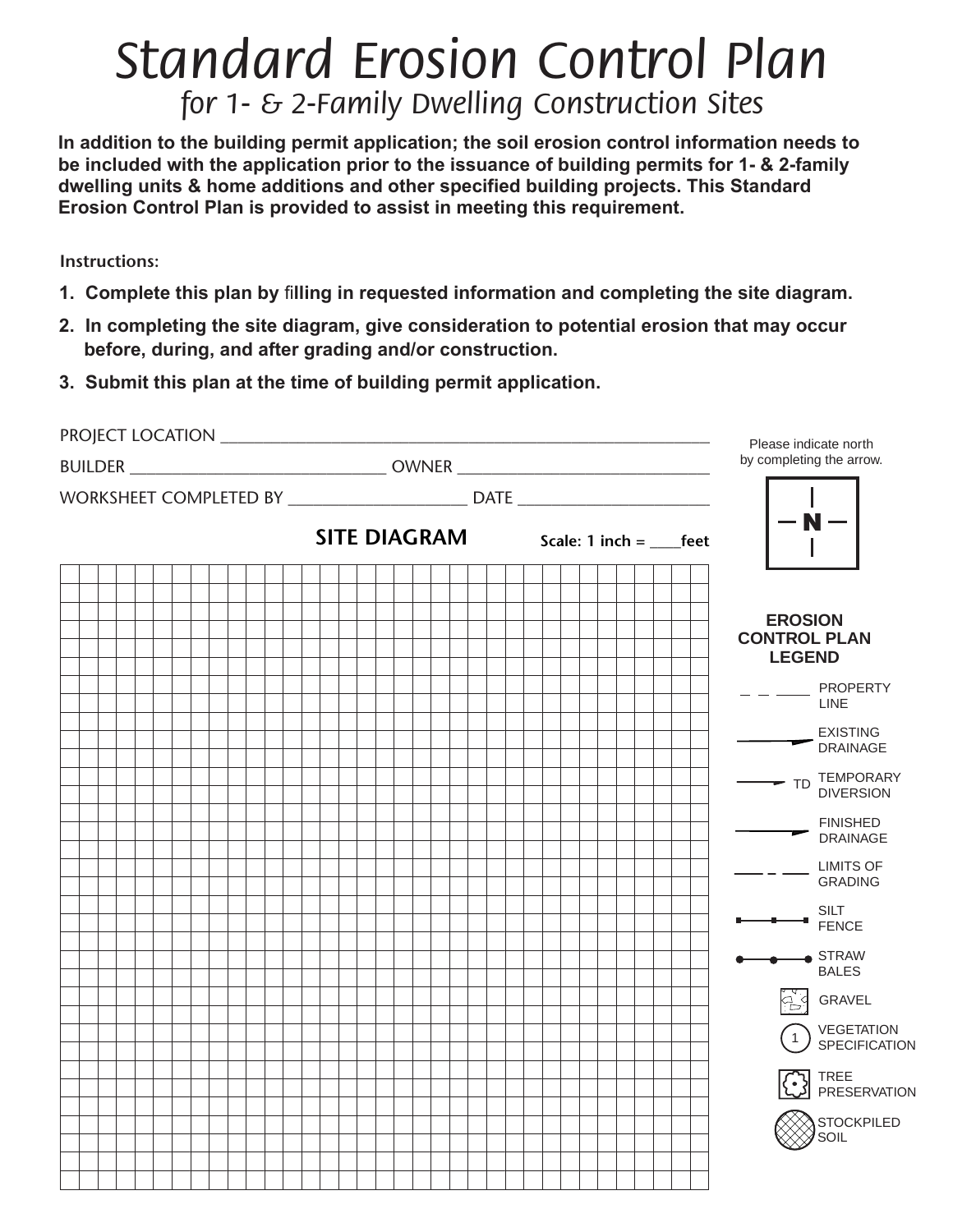## **THINGS TO CONSIDER AS PART OF AN EROSION CONTROL PLAN**

The main objective of an erosion control plan is to prevent stormwater from carrying sediment off the site and into drainage ways, wetlands, streams, lakes, or adjacent properties. Each erosion control plan needs to be tailored to the specific characteristics of the site where land disturbance will occur as well as the type of land disturbing activity that is proposed. The following items that should be considered when developing an erosion control plan.

- Site assessment. Identify slopes and the direction that stormwater will flow on a site. It is very important to identify sensitive areas the receive stormwater flow. Some examples of receptor include wetlands, streams, lakes, road side ditches, drainage ways and neighboring properties.
- Minimize land disturbing activity. The most effective way to prevent soil erosion is to maintain the natural vegetative cover that keeps the soil in place. Minimize the time that soil is exposed by phasing the project and prompt revegetation. Leave vegetation in place wherever possible and keep the land disturbance as small as possible. Land disturbing activities larger than one (1) acre are required to obtain a construction stormwater permit from the Minnesota Pollution Control Agency.
- Prevent stormwater from contacting exposed soil. Planning the project so that stormwater is diverted to away from areas of exposed soil will also help minimize the amount of sediment laden stormwater needs to be managed.
- Construct access and erosion control structures. Placing erosion control structures (i.e silt fences) downslope from exposed soil and upslope from sensitive receptors is required. Using a buffer of existing vegetation between the exposed soil and the erosion control structure will increase the effectiveness of erosion control. Proper site access will prevent vehicles from carrying soil onto adjacent roadways.
- Stockpile management. Stockpiles that will be in place for extended time periods must be covered or seeded.
- Site stabilization. The Rice County Ordinance requires that all exposed soil be reseeded within 72 hours of project completion. Maintenance of the vegetation to ensure proper establishment is needed until the site is stabilized.